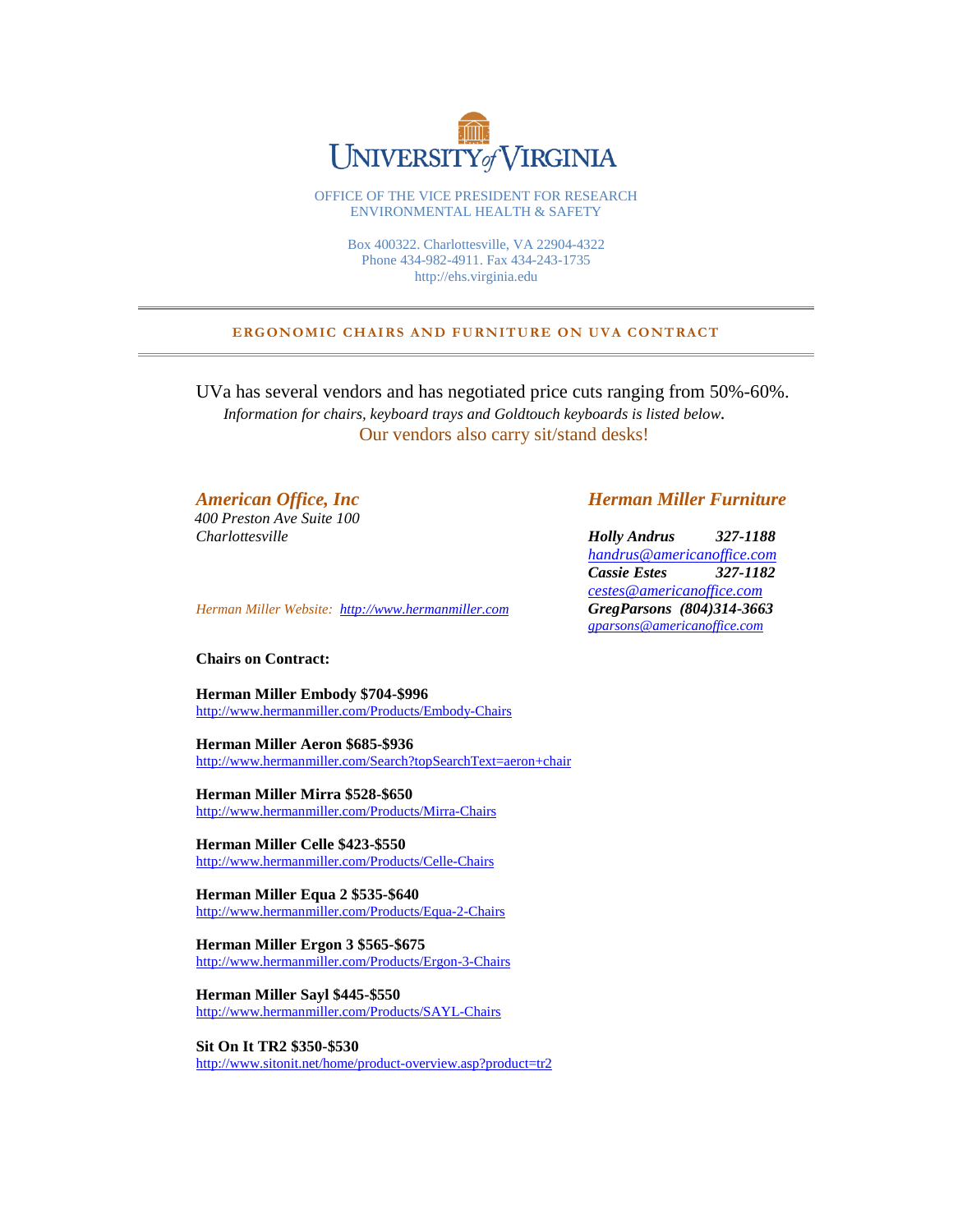**Desks:**

**Envelop Desk \$556.80 -\$735.00** <http://www.hermanmiller.com/Products/Envelop-Desk>

**Keyboard Trays:** 

**Herman Miller: \$230** (Installed) <http://www.hermanmiller.com/Products/Keyboard-Support>

**Workrite Banana Board \$256 - \$280** (\$90 Installation Charge) <http://www.workriteergo.com/literature/pdf/1400201%20Workrite%20Banana-Board%20Cut%20Sheet.pdf>

**Humanscale 5G: \$313.00** (Installed)

# *Creative Office Environments Steelcase Furniture*

*Peter Jefferson Place Charlottesville*

*Stacey Bowles 327-1898 [SBowles@Creative-Va.com](mailto:SBowles@Creative-Va.com)*

*Steelcase Website: [http://www.steelcase.com](http://www.steelcase.com/)*

**Chairs on Contract:** 

**Steelcase Gesture** \$780 + depending on upholstery options <http://www.steelcase.com/en/products/category/seating/task/gesture/pages/overview.aspx>

**Steelcase Leap** \$710 <http://www.steelcase.com/en/products/category/seating/task/leap/pages/overview.aspx>

**Steelcase Think** \$600-\$640 <http://www.steelcase.com/en/products/category/seating/task/think/pages/overview.aspx>

**Steelcase Criterion** \$577 <http://www.steelcase.com/en/products/category/seating/task/criterion/pages/overview.aspx>

**Steelcase Amia** \$515 <http://www.steelcase.com/en/products/category/seating/task/amia/pages/overview.aspx>

**Steelcase Reply** \$410-\$510 <http://www.steelcase.com/en/products/category/seating/task/reply/pages/overview.aspx>

**Steelcase Crew** \$335 <http://www.steelcase.com/en/products/category/seating/task/crew/pages/crew.aspx>

**Note: All chairs priced in Grade1 finishes. Higher grade finishes may increase price. Additional delivery charges will apply.** 

**Keyboard Tray:**

**Workrite Banana Board \$313** (Installed) <http://www.workriteergo.com/literature/pdf/1400201%20Workrite%20Banana-Board%20Cut%20Sheet.pdf>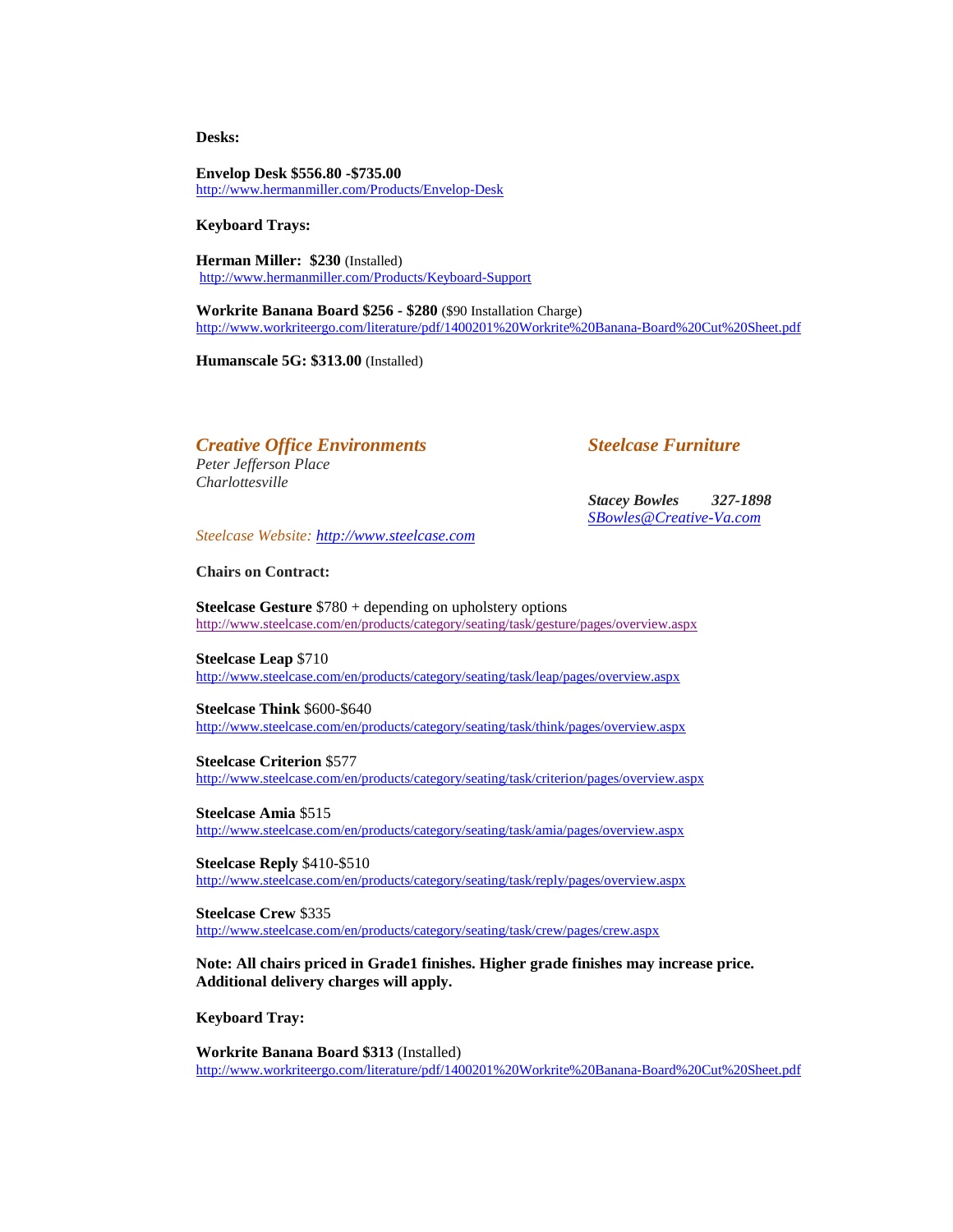*Richmond*

# *JMJ Haworth Furniture*

*Larry Rand 804-270-7400 [Larry@jmjcorporation.com](mailto:Larry@jmjcorporation.com) Andrew Lang 804-270-7400 [Andrew@jmjcorporation.com](mailto:Andrew@jmjcorporation.com)*

*Haworth Website: <http://www.haworth.com/en-us/Pages/Home.aspx>*

**Chairs on Contract: X99 Task \$600 +** <http://www.haworth.com/en-us/Products/Furniture/Seating/Desk/Pages/X99.aspx>

**Zody \$500- \$600** (Mesh Back) <http://www.haworth.com/en-us/Products/Furniture/Seating/Desk/Pages/Zody.aspx>

**Improv Tag \$500-\$550** (Mesh Back) <http://www.haworth.com/en-us/Products/Furniture/Seating/Desk/Pages/Improv-Tag.aspx>

**Very Task \$499 - \$500** (Mesh Back) <http://promo.haworth.com/?productname=Very%20Task>

**Improv HE \$400-\$500** <http://www.haworth.com/en-us/Products/Furniture/Seating/Desk/Pages/Improv-HE.aspx>

**Look \$300 - \$400** <http://www.haworth.com/en-us/Products/Furniture/Seating/Desk/Pages/LOOK.aspx>

**Keyboard Trays:**

**Haworth Boogie Board \$325**

**G500 Adjustable Keyboard with Swivel Mouse Pad \$210.00**

*Krueger International* KI Furniture *Richmond*

*Mandy Few 804-399-4194 [mandy.few@ki.com](mailto:mandy.few@ki.com)*

*KI Website: [http://www.ki.com](http://www.ki.com/)*

## **Chairs on Contract:**

*Fabrics & options can affect the price range of the KI chairs. Some chairs fall in several different ranges. Please contact KI for pricing and installation.*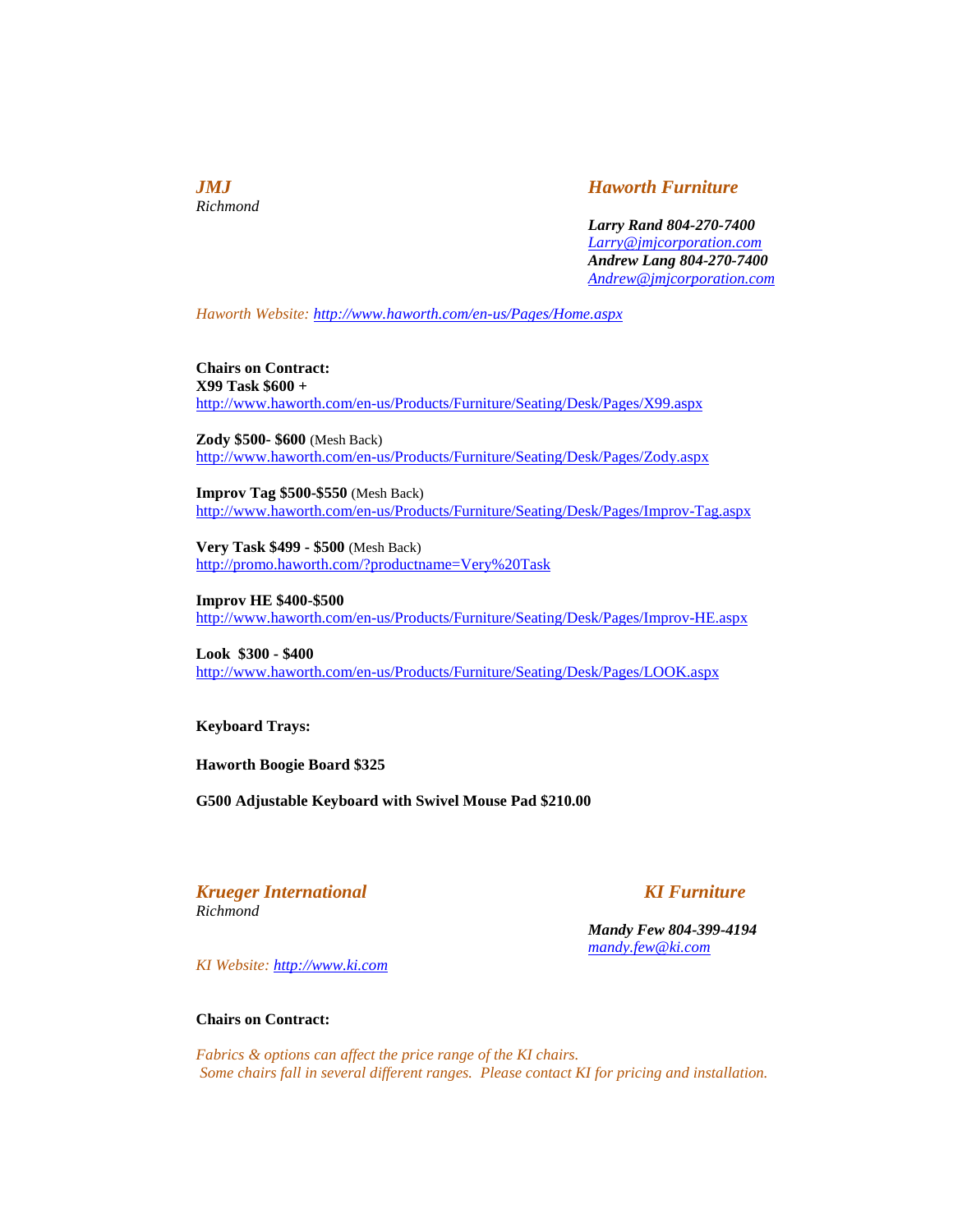### **Pilot \$500-\$600+**

[http://www.ki.com/products/372/2622/Task\\_Seating/Pilot/.aspx?ncat=25&sitecat=55](http://www.ki.com/products/372/2622/Task_Seating/Pilot/.aspx?ncat=25&sitecat=55)

**Altus \$300-\$600+**

[http://www.ki.com/products/389/Task\\_Seating/Altus.aspx?sitecat=55&ncat=25](http://www.ki.com/products/389/Task_Seating/Altus.aspx?sitecat=55&ncat=25)

#### **Engage \$300-\$600**

[http://www.ki.com/products/105/Task\\_Seating/Engage.aspx?sitecat=55&ncat=25](http://www.ki.com/products/105/Task_Seating/Engage.aspx?sitecat=55&ncat=25)

#### **Impress Ultra Task \$300-\$500**

[http://www.ki.com/products/276/Task\\_Seating/Impress\\_Ultra.aspx?sitecat=55&ncat=25](http://www.ki.com/products/276/Task_Seating/Impress_Ultra.aspx?sitecat=55&ncat=25)

### **Piretti 2000 \$300-\$500**

[http://ki.com/products/267/Task\\_Seating/Piretti\\_2000\\_Series\\_Task.aspx?sitecat=55&ncat=25](http://ki.com/products/267/Task_Seating/Piretti_2000_Series_Task.aspx?sitecat=55&ncat=25)

#### **Allude** (w/arms) **\$300-\$400**

[http://ki.com/products/261/926/Task\\_Seating/Allude\\_/.aspx?ncat=25&sitecat=55](http://ki.com/products/261/926/Task_Seating/Allude_/.aspx?ncat=25&sitecat=55)

**Impress \$300-\$400+**

[http://ki.com/products/127/Task\\_Seating/Impress.aspx?sitecat=55&ncat=25](http://ki.com/products/127/Task_Seating/Impress.aspx?sitecat=55&ncat=25)

**Avail \$300-\$400**

[http://ki.com/products/392/2684/Task\\_Seating/Avail\\_/.aspx?ncat=25&sitecat=55](http://ki.com/products/392/2684/Task_Seating/Avail_/.aspx?ncat=25&sitecat=55)

**Glimmer \$300-\$400**

http://ki.com/products/311/Task\_Seating/Glimmer\_Task.aspx?sitecat=55&ncat=25

#### **Torsion \$300-\$400**

[http://ki.com/products/194/Task\\_Seating/Torsion\\_Task.aspx?sitecat=55&ncat=25](http://ki.com/products/194/Task_Seating/Torsion_Task.aspx?sitecat=55&ncat=25)

#### **Kismet \$300-\$400**

[http://ki.com/products/266/1108/Task\\_Seating/Kismet/.aspx?ncat=25&sitecat=55](http://ki.com/products/266/1108/Task_Seating/Kismet/.aspx?ncat=25&sitecat=55)

#### **Less Than \$300**

Impress, Torsion, Strive, Allude and Impress Ultra, Altus Conference Chairs-Kismet, Avail, Glimmer, Piretti 2000

#### **Keyboard Trays:**

*Depending on application, trays range in price from \$90 to \$285. Tray options range from Corner Keyboard Trays to Keyboard Drawers with Tilting, or articulating arms, and various mouse pad options. Please contact KI for pricing and installation.*

*Atlantic Corporate Interiors Teknion Furniture Richmond*

 *Gary LaCombe 804-213-3800 [glacombe@aciinc.com](mailto:glacombe@aciinc.com)*

*Teknion Website: [http://www.Teknion.com](http://www.teknion.com/)*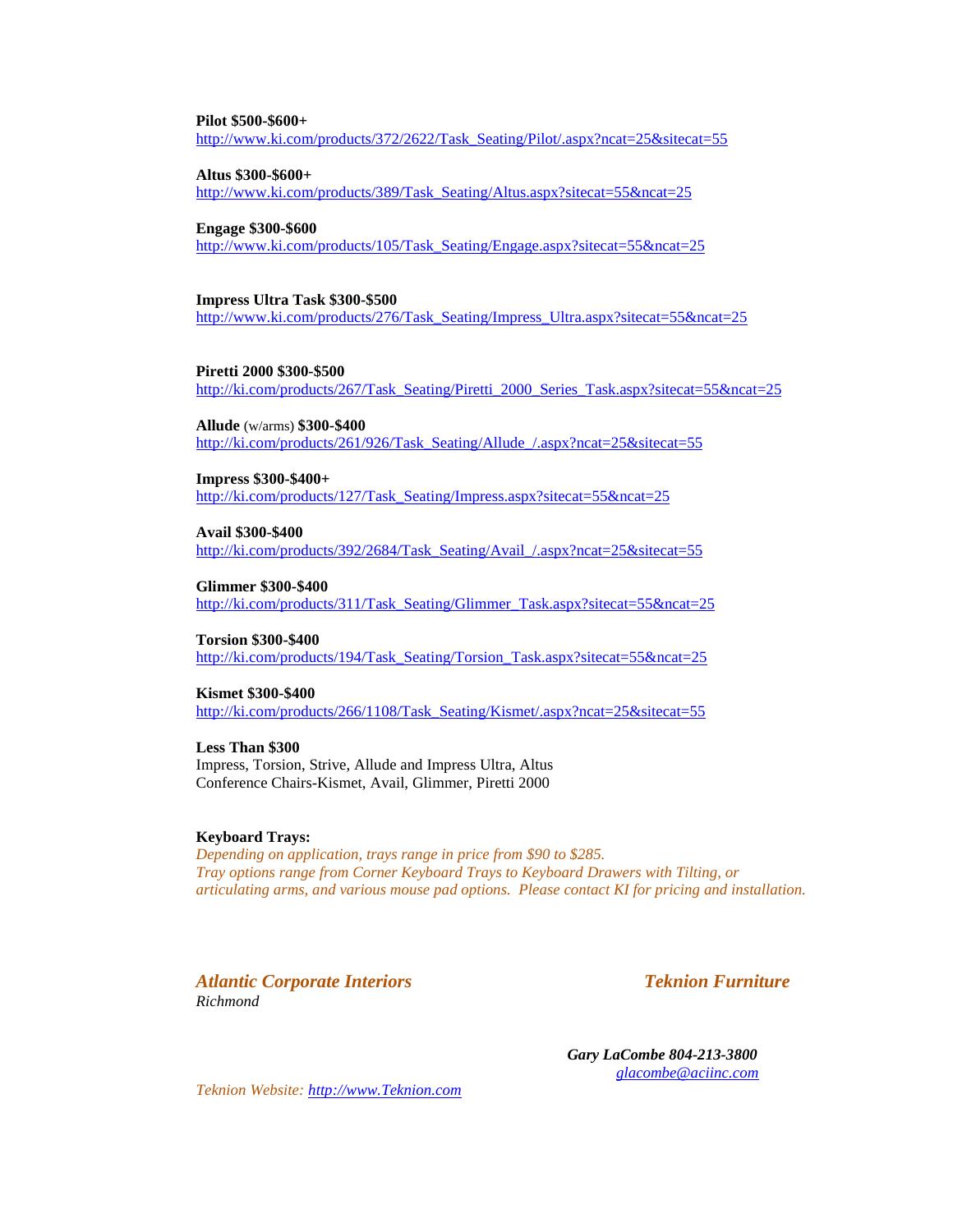**Chairs on Contract:** *(Pricing May Not Be Accurate)*

**Teknion Contessa \$600+** [http://www.teknion.com/products/seating\\_contessa/default.asp?country=us](http://www.teknion.com/products/seating_contessa/default.asp?country=us)

**Teknion Metrix \$500-\$600** [http://www.teknion.com/products/seating\\_metrix/default.asp?country=us](http://www.teknion.com/products/seating_metrix/default.asp?country=us)

**Teknion Amicus \$400-\$500** [http://www.teknion.com/products/seating\\_amicus/default.asp?country=us](http://www.teknion.com/products/seating_amicus/default.asp?country=us)

**t-3 Less Than \$300** [http://www.teknion.com/products/seating\\_t3/default.asp?country=us](http://www.teknion.com/products/seating_t3/default.asp?country=us)

**Keyboard Trays:** <http://www.teknion.com/products/complements/default.asp?text=2&country=us&subcategory=2>

*Virginia Correctional Enterprises VCE Furniture Richmond*

*Phil Hess 804-743-4154X4533 Cell- 804-687-5392 [Phillip.Hess@vadoc.virginia.gov](mailto:Phillip.Hess@vadoc.virginia.gov)*

*VCE Website: [www.govce.net](http://www.govce.net/)*

**Chairs on Contract:**

**Quick Ship Ergonomic Chairs:**

**CXO with Headrest \$645.00** <http://www.govce.net/store/prod--3947.aspx>

**Breathe \$315.00** <http://www.govce.net/store/prod--8945.aspx>

**Sterling II Managerial High Back Chair \$349.00** as quick ship item <http://www.govce.net/store/prod--8947.aspx> Other fabrics available, but not as quick ship

VCE also carries many other styles of task chairs and guest chairs from KI/OEI including Piretti Engage, Ithaca, Navigator and numerous items from Nightingale and Dauphin.

**Additional Product Information available at**:<http://oei-inc.com/literature.asp>

See also: <http://www.nightingalechairs.com/products.html> for Nightingale seating

[http://www.dauphin.com/index\\_swivel.htm](http://www.dauphin.com/index_swivel.htm) for Dauphin seating (not all items available)

## **Keyboard Tray**:

VCE/JR Wald with articulating /recessing arm - \$125.00 - Item 201100 TMPB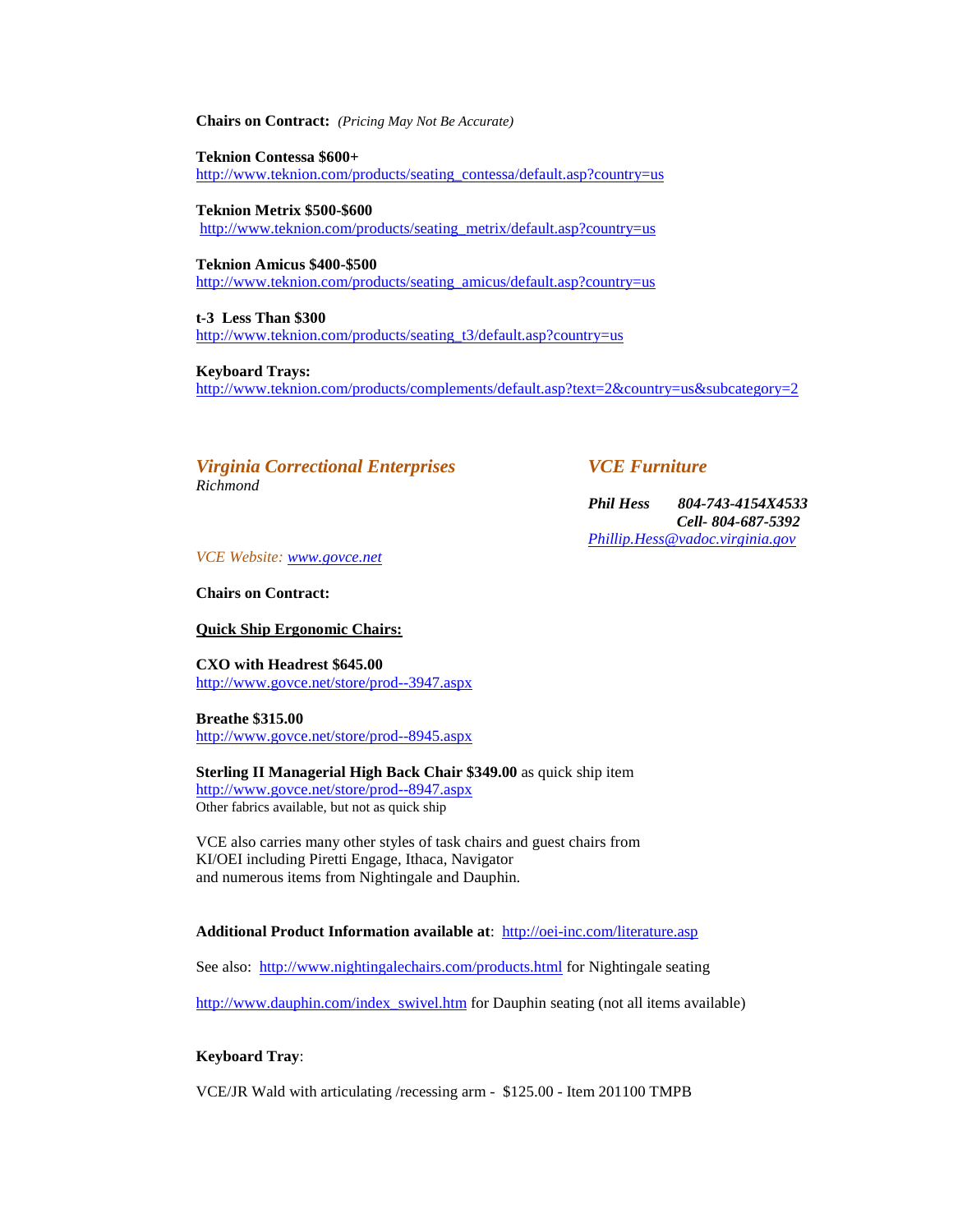

Above keyboard tray used w/Houdini brand keyboard arm manufactured by Weber Knapp: <http://www.weberknapp.com/ergo/mech/houdini.htm>

# *Miller Office Products Sit-on-It Furniture Charlottesville Hon Furniture*

 *Keith Courtney 1-800-451-3370 ext 2554 [KCourtney@MillersOffice.com](mailto:KCourtney@MillersOffice.com)*

*Sit-on-It Website: <http://www.sitonit.net/home/default.asp> HON Company Website: <http://www.hon.com/>*

*Chairs Not Yet On Contract:*

**MFG: Sit-on-It**

**Sit-on-It Atwork \$295-\$519.** [http://www.sitonit.net/home/product-overview.asp?product=](http://www.sitonit.net/home/product-overview.asp?product=atwork)<sup>atwork</sup>

**Sit-on-It Focus \$219-\$495** <http://www.sitonit.net/home/product-overview.asp?product=focus>

**Sit-on-It Sona \$263 - \$378** <http://www.sitonit.net/home/product-overview.asp?product=sona>

**Sit-on-It Realign \$ 190 - \$436** <http://www.sitonit.net/home/product-overview.asp?product=realign>

**Sit-on-It Knack \$186-\$299** <http://www.sitonit.net/home/product-overview.asp?product=knack>

**Sit-on-It TR2 \$172-\$385** <http://www.sitonit.net/home/product-overview.asp?product=tr2>

## **MFG: The HON Company**

**HON Ignition \$235-\$335** <http://www.hon.com/Products/Chairs/Ignition.aspx>

**HON Nucleus \$350-\$455** <http://www.hon.com/Products/Chairs/N1.aspx?recommended=1>

**HON Ceres \$499 -\$650** <http://www.hon.com/Products/Chairs/Ceres-Collection.aspx>